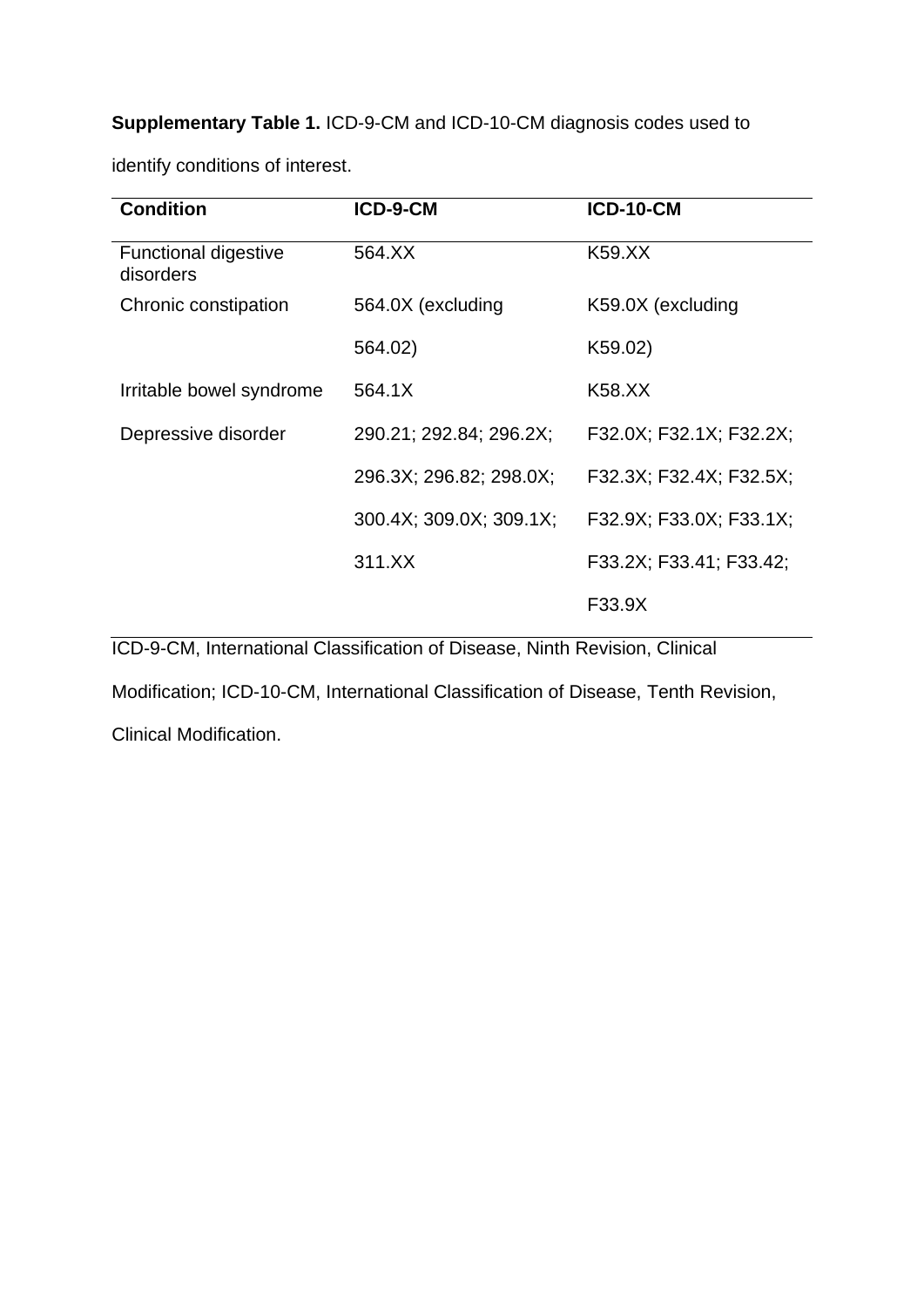**Supplementary Table 2.** SSRIs and CIC-related drugs evaluated during pre-index

and follow-up periods.

| <b>CIC-related drugs</b> | <b>SSRIS</b> |
|--------------------------|--------------|
| Linaclotide              | Citalopram   |
| Lubiprostone             | Escitalopram |
| Lactulose                | Fluoxetine   |
| <b>MiraLAX</b>           | Paroxetine   |
|                          | Sertraline   |

CIC, chronic idiopathic constipation; SSRI, selective serotonin reuptake inhibitor.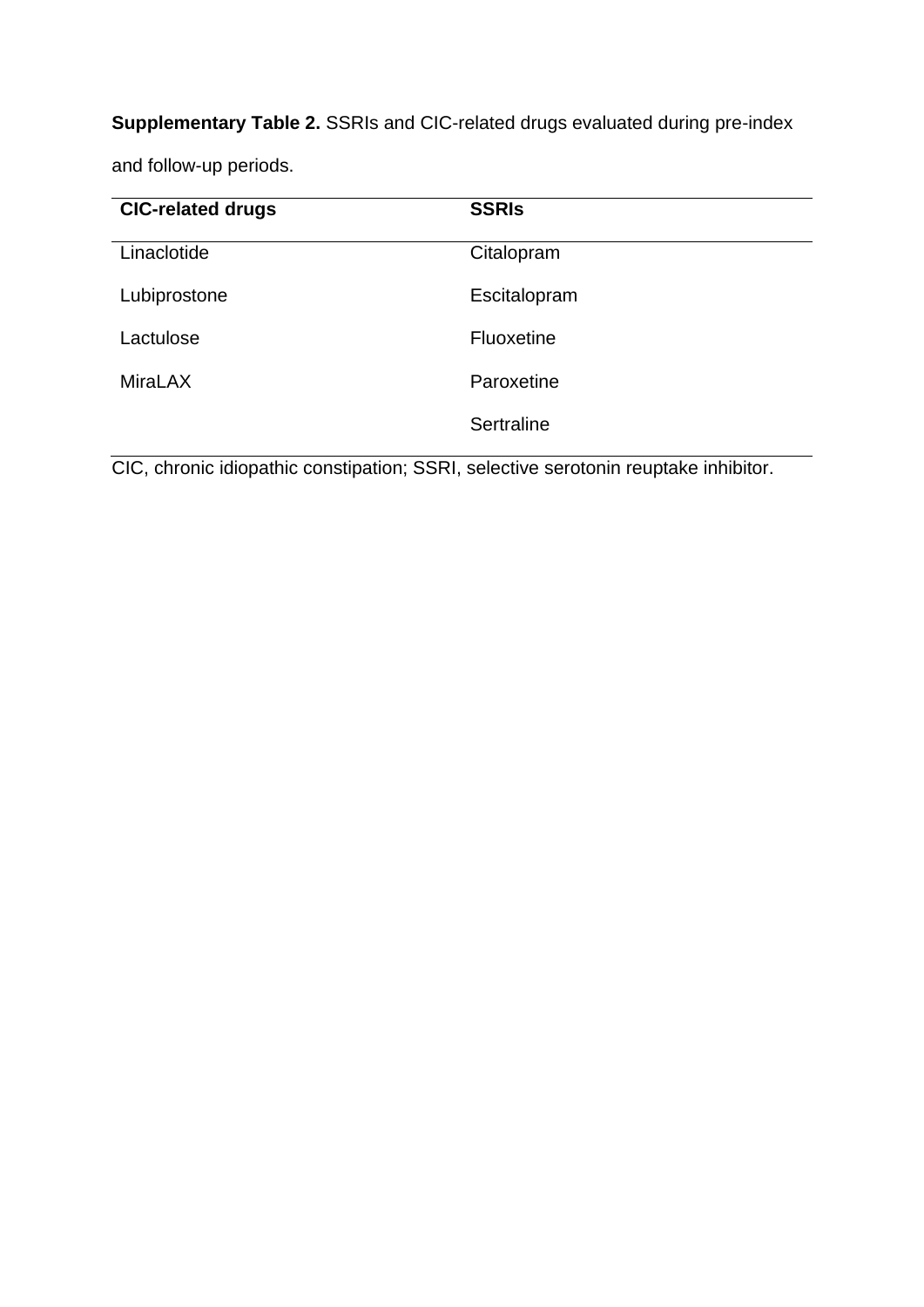|                                                                                               | Linaclotide                              | Lubiprostone                       |
|-----------------------------------------------------------------------------------------------|------------------------------------------|------------------------------------|
| <b>Characteristic</b>                                                                         | $(N=43,164)$                             | $(N=17,743)$                       |
| Mean (SD) age, years                                                                          | 47.1 (13.5)                              | 47.5 (14.2)                        |
| Women, $n$ $%$                                                                                | 37,143 (86.1)                            | 14,720 (83.0)                      |
| Plan type, $n$ (%)                                                                            |                                          |                                    |
| Commercial                                                                                    | 26,622 (61.7)                            | 10,723 (60.4)                      |
| State Children's Health Insurance Program<br>Medicare Risk/Medicare Advantage<br>Self-insured | $7 (-0.1)$<br>388 (0.9)<br>16,147 (37.4) | 5(<0.1)<br>281(1.6)<br>6734 (38.0) |
| Region, $n$ $%$                                                                               |                                          |                                    |
| North-east                                                                                    | 8150 (18.9)                              | 3671 (20.7)                        |
| South                                                                                         | 22,877 (53.0)                            | 8757 (49.4)                        |
| <b>Midwest</b>                                                                                | 9056 (21.0)                              | 3908 (22.0)                        |
| West                                                                                          | 2853 (6.6)                               | 1220 (6.9)                         |
| Other                                                                                         | 228(0.5)                                 | 187(1.1)                           |
| Evidence of IBS at any time during pre-index<br>period or follow-up                           | 17,321 (40.1)                            | 6662 (37.5)                        |
| Use of CIC-related drugs during pre-index<br>period, $n$ $%$                                  |                                          |                                    |
| Linaclotide                                                                                   |                                          | 2217 (12.5)                        |
| Lubiprostone                                                                                  | 4510 (10.5)                              |                                    |
| Lactulose                                                                                     | 2217(5.1)                                | 1015(5.7)                          |
| <b>MiraLAX</b>                                                                                | $19 (-0.1)$                              | 9(0.1)                             |
| Any of the above                                                                              | 6333 (14.7)                              | 3049 (17.2)                        |
| Use of an SSRIb, $n$ (%)                                                                      | 10,219 (23.7)                            | 4283 (24.1)                        |
| Mean (SD) follow-up, days                                                                     | 534.9 (328.7)                            | 544.6 (345.0)                      |

Supplementary Table 3. Baseline characteristics of all patients with CIC<sup>a</sup>.

alncludes patients who began treatment with linaclotide or lubiprostone from January 1, 2013, to December 31, 2015.

**bIncludes any of the following: citalopram, escitalopram, fluoxetine, paroxetine and** sertraline.

CIC, chronic idiopathic constipation; IBS, irritable bowel syndrome; SD, standard deviation; SSRI, selective serotonin reuptake inhibitor.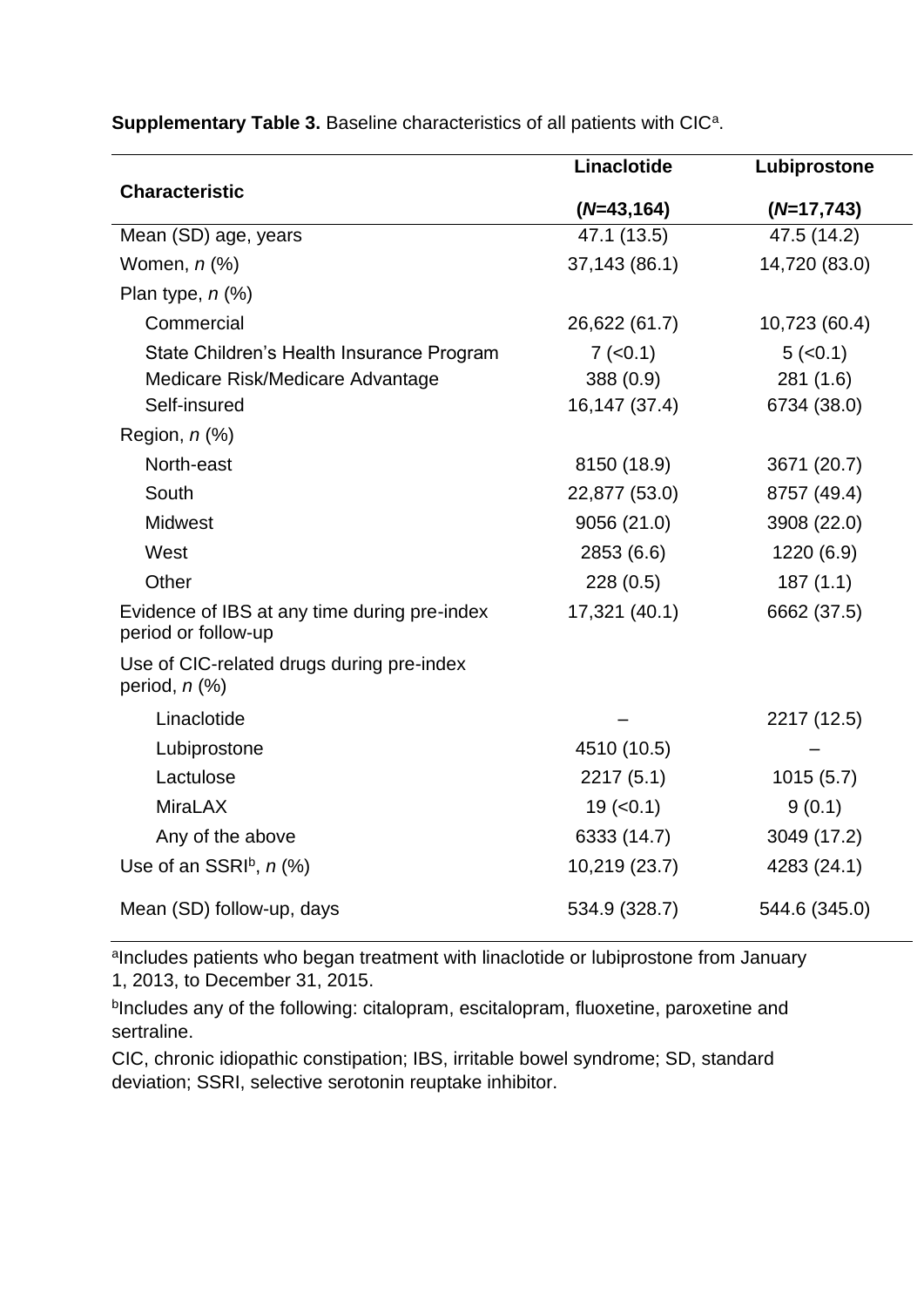Supplementary Figure 1. Distribution of patients with CIC by duration of treatment.



CIC, chronic idiopathic constipation.